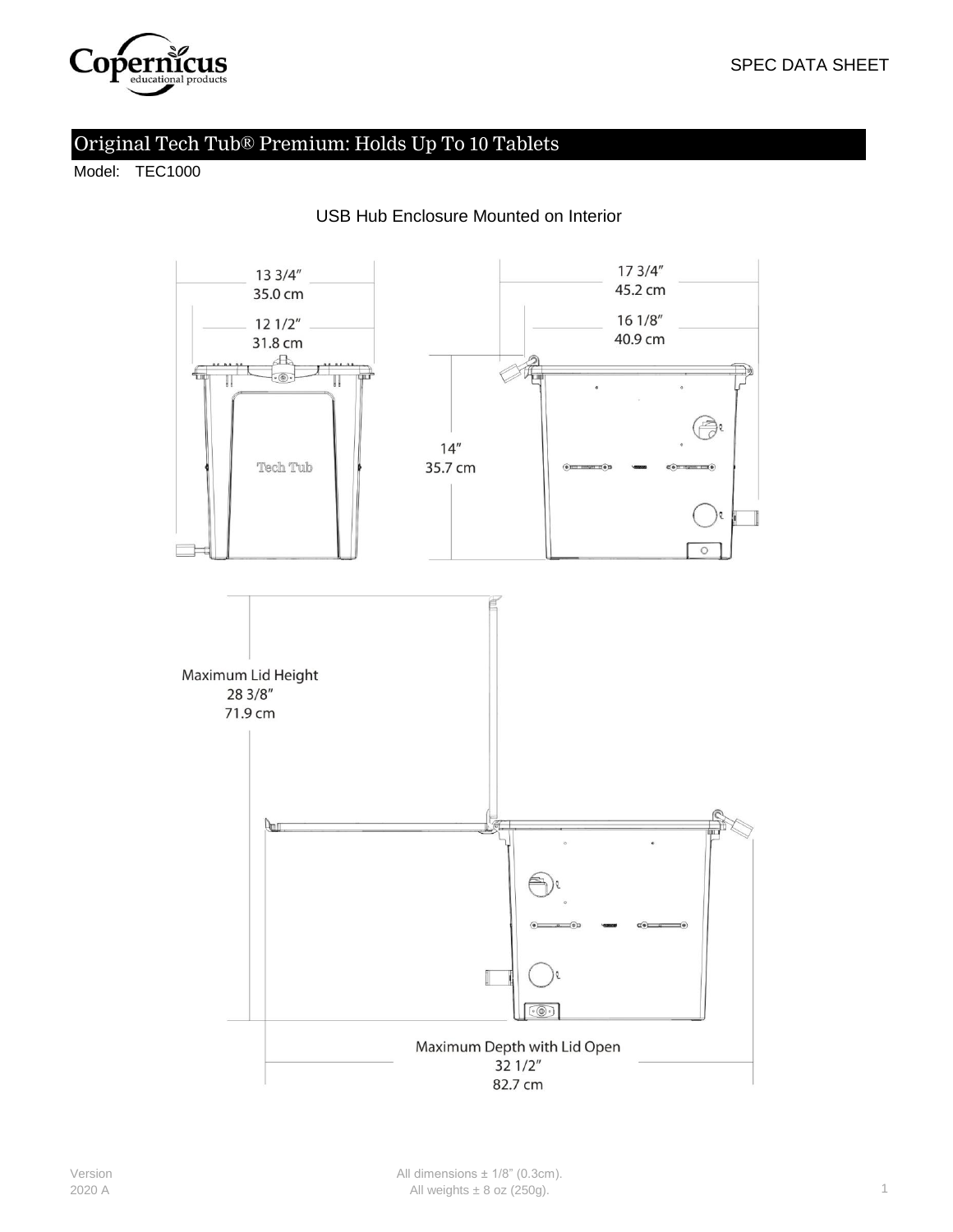

## Original Tech Tub® Premium: Holds Up To 10 Tablets

Model: TEC1000



#### USB Hub Enclosure Mounted on Exterior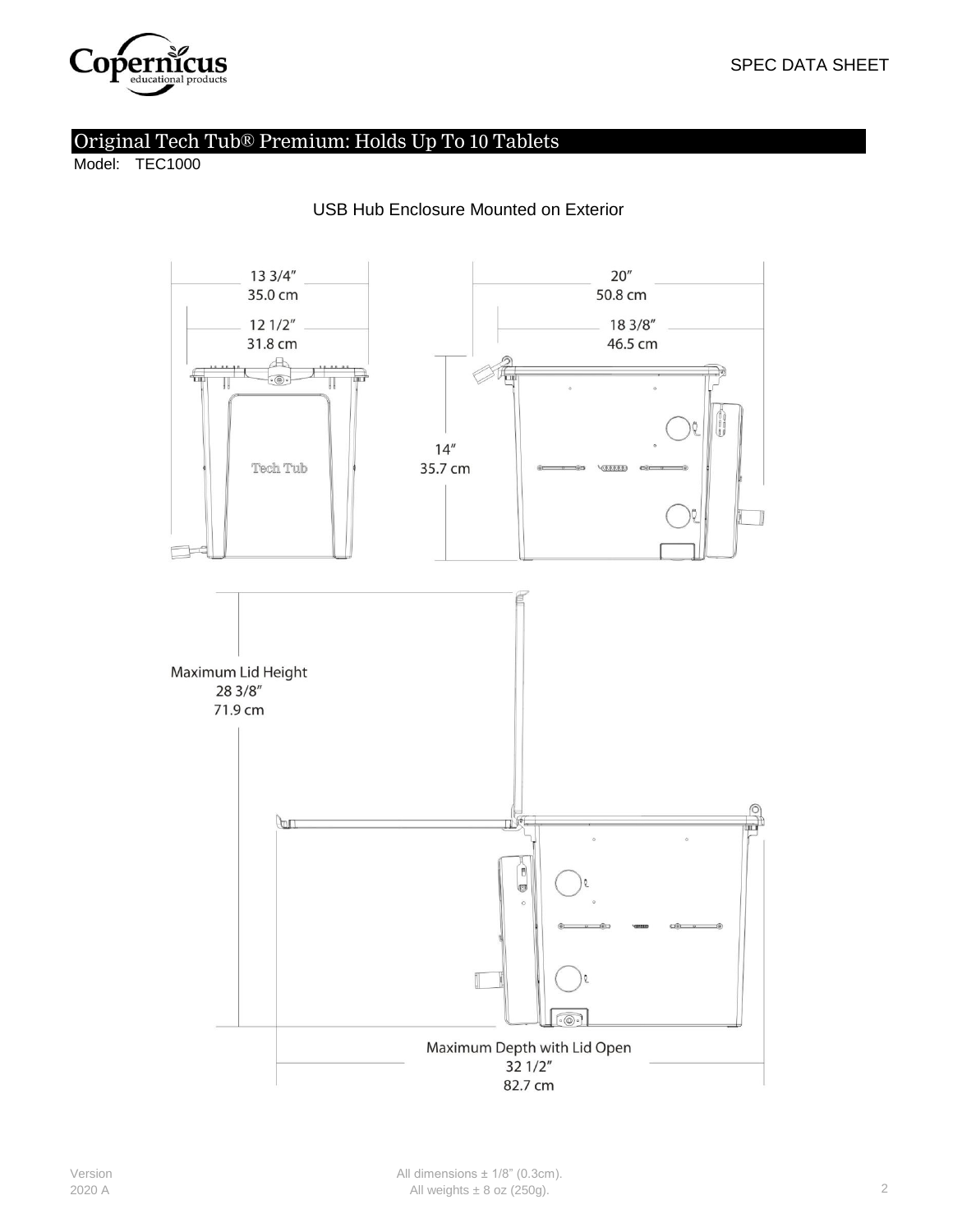

## **TEC1000:**

USB hub charges with 7.5W per port. Check your device power requirements to ensure proper charging.

The USB hub has USB-A ports (see below). If your charging cable does not have a USB-A connector on one end, then an adapter is required.